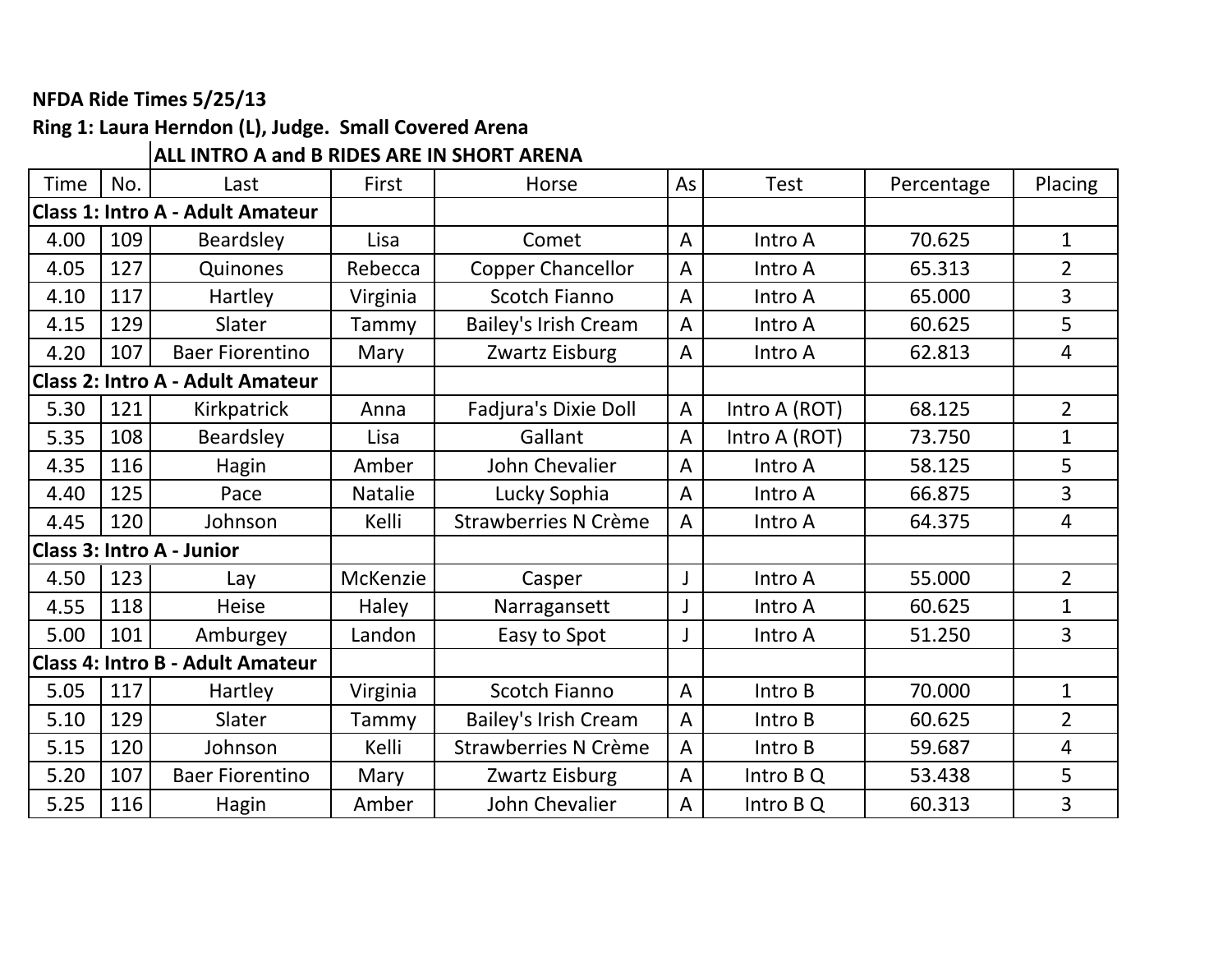|      |     | <b>Class 5: Intro B - Adult Amateur</b>  |                |                                               |                |                 |        |                |
|------|-----|------------------------------------------|----------------|-----------------------------------------------|----------------|-----------------|--------|----------------|
| 4.25 | 122 | Kirkpatrick                              | Anna           | Easy to Spot                                  | $\overline{A}$ | Intro B Q(ROT)  | 69.688 | $\overline{4}$ |
| 4.30 | 109 | Beardsley                                | Lisa           | Comet                                         | $\overline{A}$ | Intro B Q(ROT)  | 77.188 | $\mathbf{1}$   |
| 5.40 | 125 | Pace                                     | <b>Natalie</b> | Lucky Sophia                                  | $\overline{A}$ | Intro BQ        | 64.688 | 5              |
| 6.10 | 108 | Beardsley                                | Lisa           | Gallant                                       | $\overline{A}$ | Intro B Q (ROT) | 71.563 | $\overline{2}$ |
| 6.15 | 121 | Kirkpatrick                              | Anna           | Fadjura's Dixie Doll                          | $\overline{A}$ | Intro B Q (ROT) | 69.688 | 3              |
|      |     | <b>Class 6: Intro B - Junior</b>         |                |                                               |                |                 |        |                |
| 5.45 | 134 | Cox                                      | Ermolene       | Porchia                                       | J              | Intro B Q       | 63.125 | $\overline{2}$ |
| 5.50 | 118 | Heise                                    | Haley          | Narragansett                                  | J              | Intro B Q       | 59.063 | 4              |
| 5.55 | 123 | Lay                                      | McKenzie       | Casper                                        | J              | Intro B Q       | 58.438 | 5              |
| 6.00 | 105 | Austell                                  | <b>Brooke</b>  | <b>Marteenis Diamond</b>                      | J              | Intro BQ        | 63.438 | $\mathbf{1}$   |
| 6.05 | 106 | Austell                                  | Taylor         | <b>Miss Money Penny</b>                       | J              | Intro B Q       | 61.250 | 3              |
|      |     | <b>Class 7: Dressage Seat Equitation</b> |                |                                               |                |                 |        |                |
| 6.20 |     | <b>Dressage Seat Equitation</b>          |                |                                               |                |                 |        |                |
|      | 107 | <b>Baer Fiorentino</b>                   | Mary           | Zwartz Eisburg                                | A              | <b>DSE</b>      | SCR.   | SCR.           |
|      | 108 | <b>Beardsley</b>                         | Lisa           | Gallant                                       | $\overline{A}$ | <b>DSE</b>      | 70.000 | $\overline{2}$ |
|      | 124 | Owens                                    | Kayln          | <b>Bust N' Dust</b>                           | $\overline{A}$ | <b>DSE</b>      | 72.000 | $\mathbf{1}$   |
| 6.30 |     | Dinner with Live Music                   |                |                                               |                |                 |        |                |
|      |     |                                          |                | ALL RIDES AFTER DINNER WILL BE IN LARGE ARENA |                |                 |        |                |
|      |     | <b>Class 8: Training 1 - Junior</b>      |                |                                               |                |                 |        |                |
| 7.00 | 105 | Austell                                  | <b>Brooke</b>  | <b>Marteenis Diamond</b>                      | J              | Training 1      | 58.333 | 3              |
| 7.07 | 106 | Austell                                  | Taylor         | <b>Miss Money Penny</b>                       | J              | Training 1      | 60.417 | $\overline{2}$ |
| 7.14 | 102 | Anchors                                  | Kristen        | <b>Face The Music</b>                         | J              | Training 1      | 67.917 | $\mathbf{1}$   |
|      |     | <b>Class 9: First 1 - Adult Amateur</b>  |                |                                               |                |                 |        |                |
| 7.21 | 124 | Owens                                    | Kayln          | <b>Bust N' Dust</b>                           | $\overline{A}$ | First 1         | 68.448 | $\mathbf{1}$   |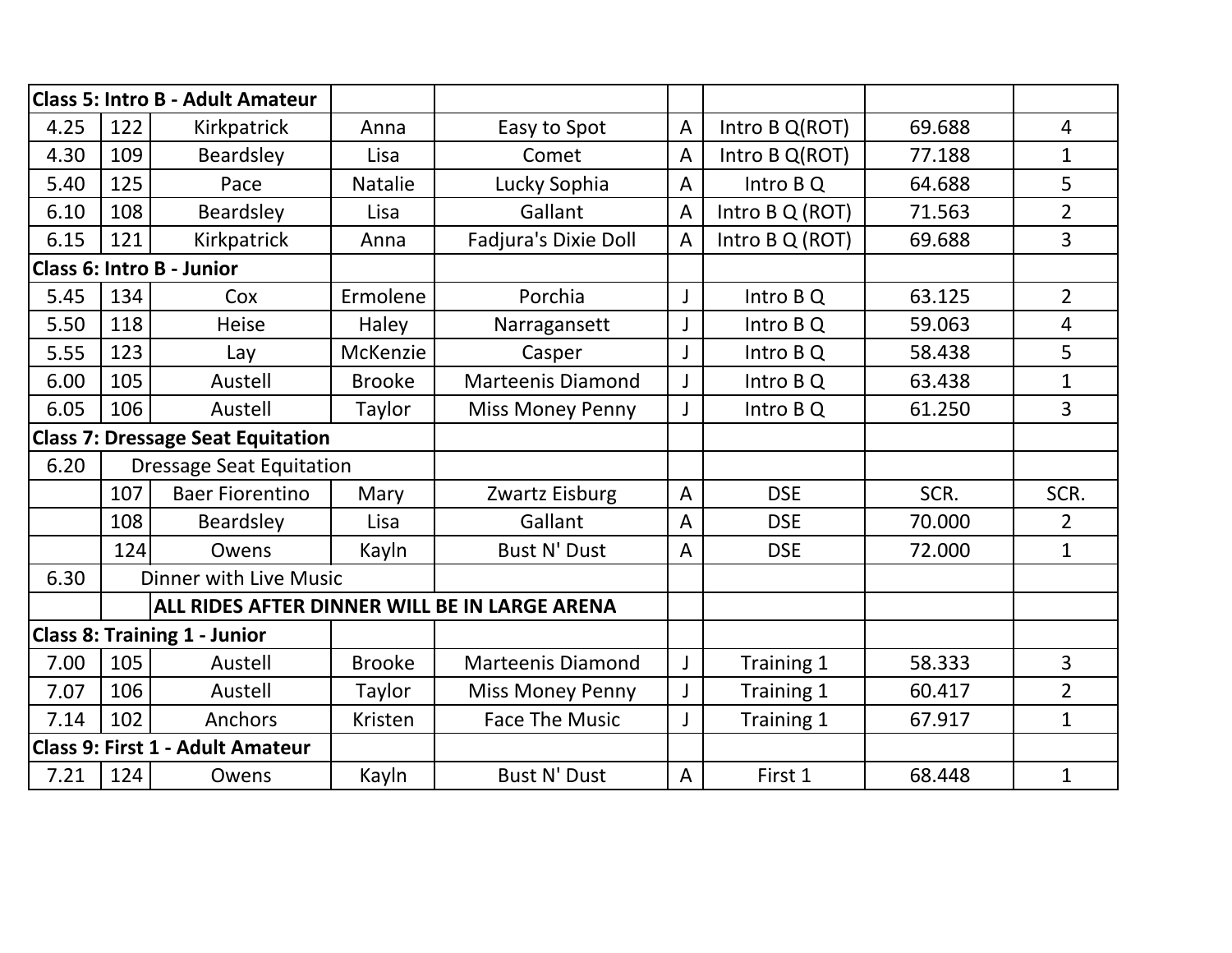|      |     | Class 10: Western Dressage - Basic 1        |                |                          |                |                   |        |                |
|------|-----|---------------------------------------------|----------------|--------------------------|----------------|-------------------|--------|----------------|
| 7.28 | 104 | Aponte                                      | <b>Barbara</b> | Party at the Ritz        | $\overline{A}$ | <b>WD Basic 1</b> | 64.167 | $\mathbf{1}$   |
|      |     | Class 11: Western Dressage - Intro 3        |                |                          |                |                   |        |                |
| 7.35 | 128 | Shinkle                                     | Lynn           | Saqlawis Nyte of Fame    | $\overline{A}$ | WD Intro 3        | 70.806 | $\mathbf{1}$   |
|      |     | <b>Class 12: Training 3 - Adult Amateur</b> |                |                          |                |                   |        |                |
| 7.42 | 132 | Velasco                                     | Michelle       | <b>NoTorious</b>         | $\overline{A}$ | Training 3 Q      | 60.800 | $\overline{3}$ |
| 7.49 | 113 | Ellmaker                                    | Carol          | <b>Copper Chancellor</b> | $\overline{A}$ | Training 3 Q      | 61.200 | $\overline{2}$ |
| 7.56 | 115 | Hagin                                       | Amber          | <b>Dillon's Maiden</b>   | $\mathsf{A}$   | Training 3 Q      | 58.800 | $\overline{4}$ |
| 8.03 | 124 | Owens                                       | Kayln          | <b>Bust N' Dust</b>      | $\overline{A}$ | Training 3        | 68.400 | $\mathbf{1}$   |
|      |     | Class 13: First 2 - Open                    |                |                          |                |                   |        |                |
| 8.10 | 114 | Gandia                                      | Shaun          | Ottilia                  | $\mathsf{O}$   | First 2           | 64.594 | $\mathbf{1}$   |
|      |     | <b>Class 14: Training 2 - Junior</b>        |                |                          |                |                   |        |                |
| 8.17 | 110 | <b>Berry</b>                                | Michaela       | Gabriel                  | J              | Training 2        | 60.000 | $\overline{2}$ |
| 8.24 | 111 | Crooks                                      | Sarah          | Mac the Knife            | J              | <b>Training 2</b> | 61.429 | $\mathbf{1}$   |
|      |     | Class 15: Third 3 - Adult Amateur / Open    |                |                          |                |                   |        |                |
| 8.31 | 103 | Andra                                       | Karin          | Pop Art                  | $\overline{A}$ | Third 3 Q         | 67.692 | $\mathbf{1}$   |
| 8.38 | 130 | Stockdale                                   | Annie          | South Boston             | $\overline{O}$ | Third 3 Q         | 59.487 | $\overline{2}$ |
|      |     | Class 16: Intro C - Adult Amateur           |                |                          |                |                   |        |                |
| 8.45 | 109 | Beardsley                                   | Lisa           | Comet                    | $\overline{A}$ | Intro C           | 71.750 | $\mathbf{1}$   |
| 8.58 | 122 | Kirkpatrick                                 | Anna           | Easy to Spot             | $\overline{A}$ | Intro C           | 63.240 | $\overline{2}$ |
| 9.05 | 107 | <b>Baer Fiorentino</b>                      | Mary           | Zwartz Eisburg           | A              | Intro C           | SCR.   | SCR.           |
| 9.12 | to  | 9:19 Break                                  |                |                          |                |                   |        |                |
|      |     | <b>Class 17: Training 3 - Junior</b>        |                |                          |                |                   |        |                |
| 9.19 | 110 | <b>Berry</b>                                | Michaela       | Gabriel                  | J              | Training 3 Q      | 61.600 | $\mathbf{1}$   |
| 9.27 | 111 | Crooks                                      | Sarah          | Mac the Knife            | J              | Training 3 Q      | 58.200 | $\overline{2}$ |
|      |     | Class 18: Western Dressage - Basic 2        |                |                          |                |                   |        |                |
| 9.34 | 104 | Aponte                                      | <b>Barbara</b> | Party at the Ritz        | $\overline{A}$ | <b>WD Basic 2</b> | 67.639 | $\mathbf{1}$   |